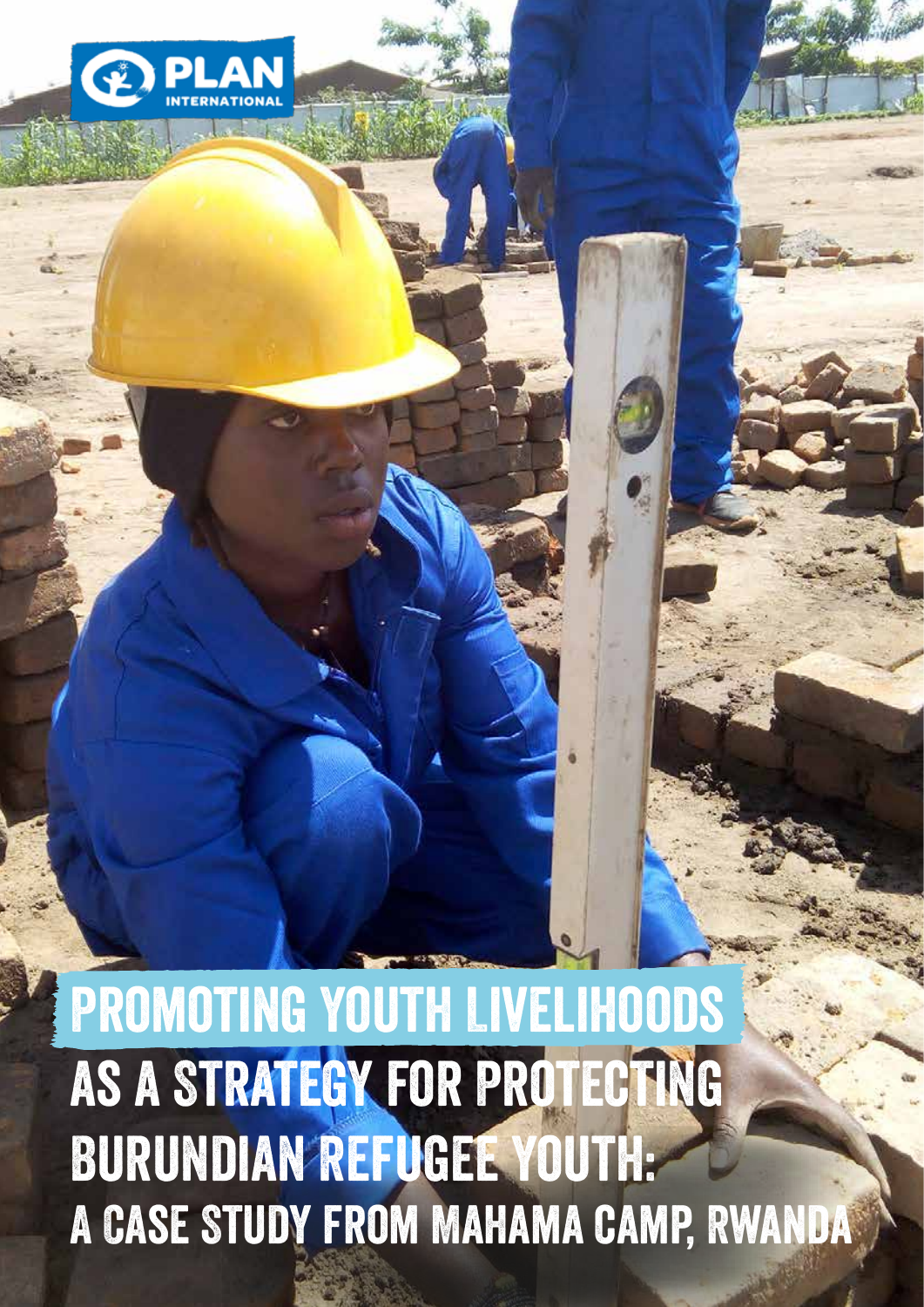# **June 2018**

This publication is also available online at: www.plan-international.org

First published 2018 – Text and photos © Plan International 2018

All rights reserved. No part of this publication may be reproduced or transmitted in any form or by any means, electronic, mechanical, photocopying or otherwise, without the prior permission of Plan International.

Recommended citation: Plan International (2018) *Promoting Youth Livelihoods as a Strategy for Protecting Burundian Refugee Youth: a Case Study from Mahama camp, Rwanda,* United Kingdom: Plan International.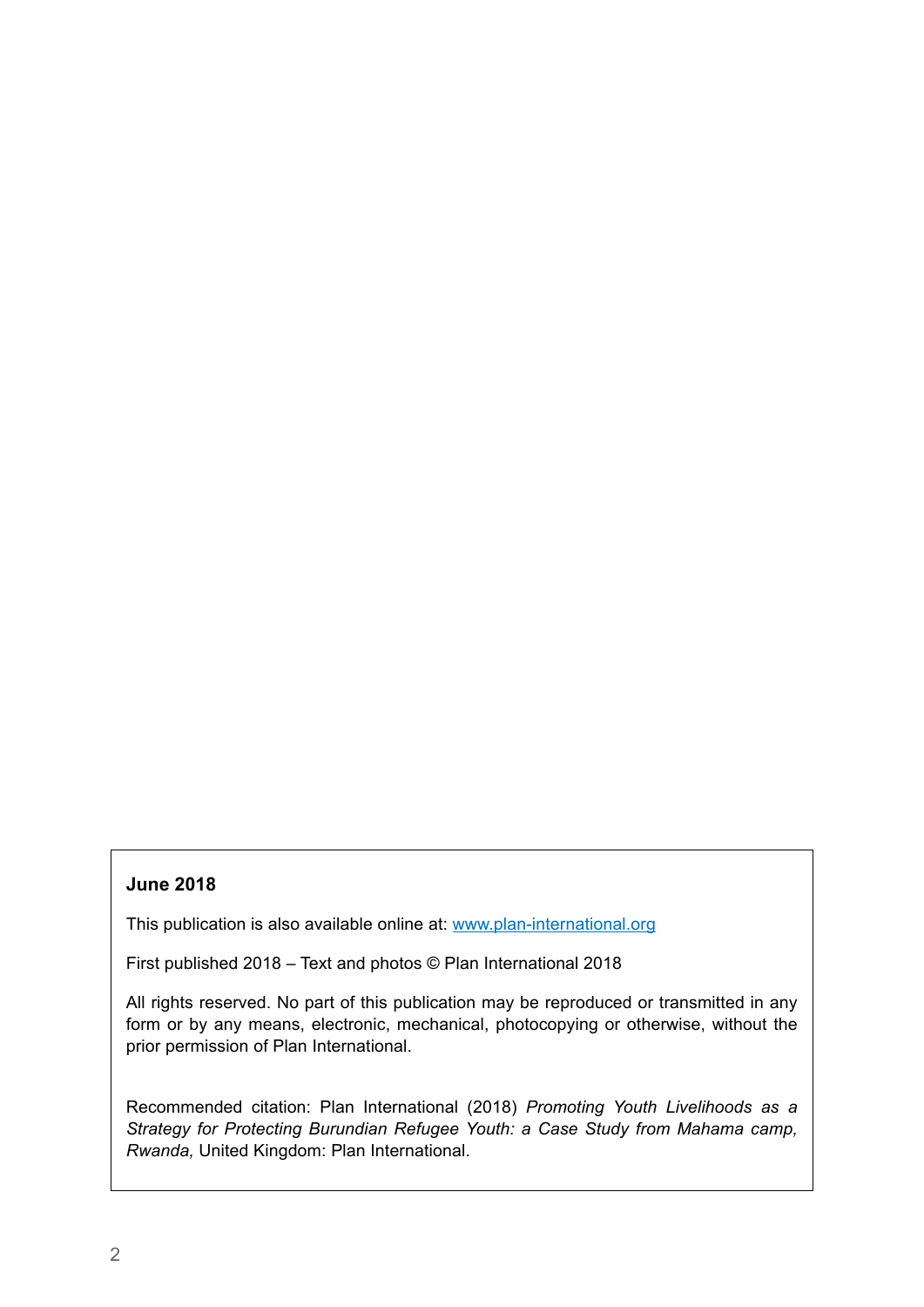## **EMERGENCY:**  BURUNDI REFUGEE CRISIS

**PROJECT TEAM:**  LASU JOSEPH, MUVUNYI JEAN BOSCO AND NTABAYE VICKY

**CASE STUDY AUTHORS:**  LASU JOSEPH, JOHN BUTERA AND MUVUNYI JEAN BOSCO

# **SUMMARY**

**This case study describes an innovative youth livelihoods project that was implemented in Mahama refugee camp, Rwanda, to strengthen the resilience and protection of 400 young Burundian refugees between 18 and 30 years old.**

Between April and July 2015, over 150,000 people fled Burundi to neighbouring countries after civil unrest and policitcal violence. Three years later, over 90,000 Burundian children, young people and adults still reside in Rwanda, of which nearly 57,793 (as of 21st June 2018) in Rwanda's largest refugee camp Mahama . Young women and men in Mahama camp are facing extreme hardships. The majority of them have missed years of education and have little or no skills as they enter into adulthood, severely limiting their livelihoods opportunities. The economic dependency of young women on their families and spouses makes them more vulnerable violence, abuse and exploitation.

In 2017, Plan International Rwanda started a youth livelihoods programme in the camp to support 400 vulnerable young women and men between 18 and 30 years old, including many survivors of sexual violence, abuse and exploitation. Vocational trainings and income generating activities supported 282 young women and 118 young men with technical and saving skills and support to become economically self-sufficient. The livelihoods activities were coupled with psychosocial support activities to increase young women's and men's socio-emotional skills, confidence and hope for the future.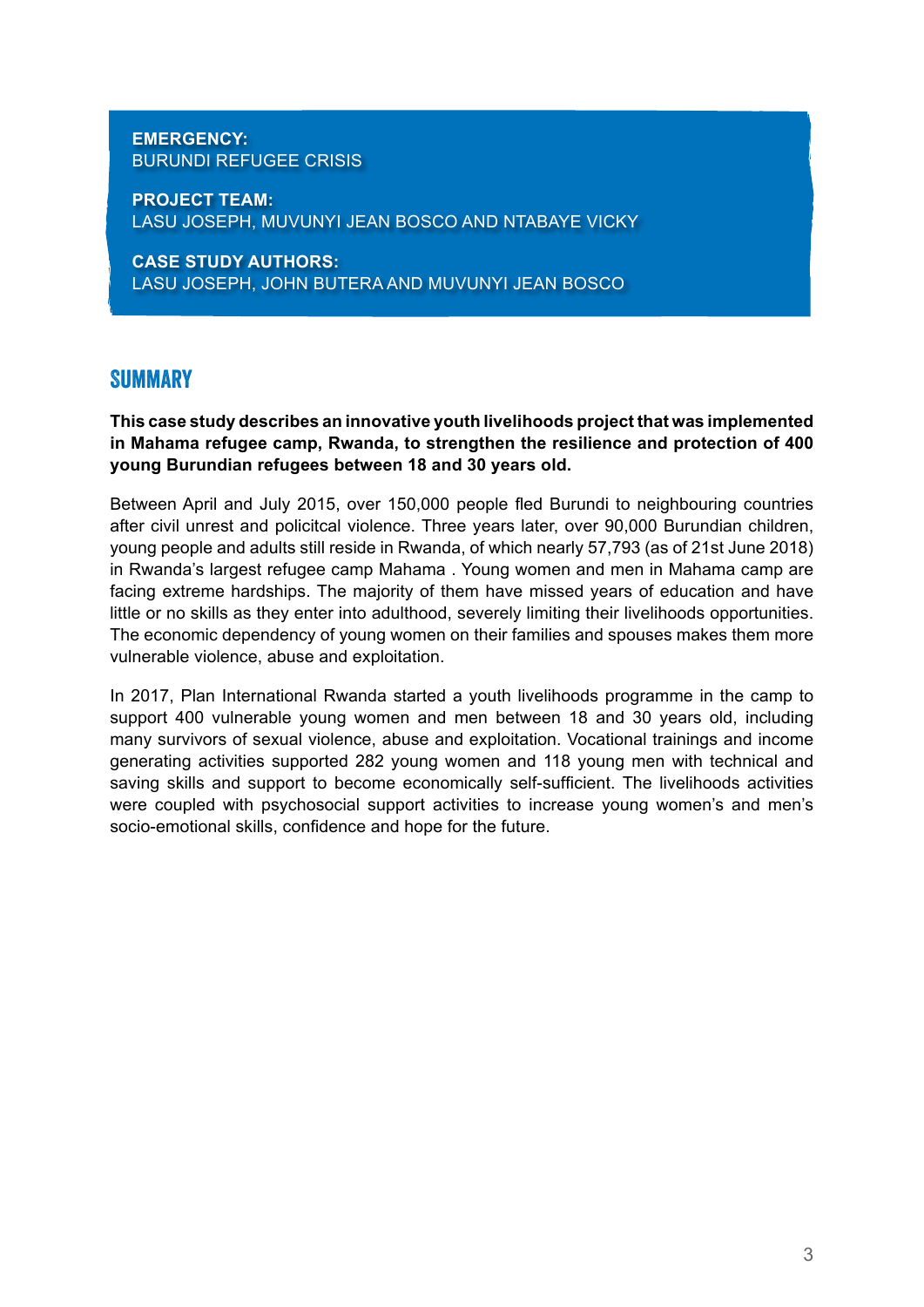#### **The humanitarian needs of Burundian refugee youth**

Youth make up 14% of the nearly 54,000 Burundian refugees in Mahama camp . Most young women and men have missed years of education and have no viable skills to earn an income. In the camp there are limited educational and vocational training opportunities for youth. The lack of livelihoods opportunities does not only limit young people's self-reliance, but also impacts on their psychosocial well-being and mental health. Most unemployed youth remain idle in the camp; some report they have let go of their future dreams. Many young women rely heavily on their families or spouses to make ends meet. This economic dependency creates serious protection risks as it makes them more vulnerable to experience violence, exploitation and abuse; some girls and young women are reportedly engaging in transactional sex to survive and meet basic needs.



# Plan International's Action

#### **Youth livelihoods as a strategy to protect young women and men**

The purpose of the integrated livelihoods and protection approach was to strengthen the resilience and protection of 400 at-risk young women and men, including survivors of violence, abuse, and exploitation. The project aimed to address economic vulnerability as a root cause of protection concerns among youth, particularly young women, and strengthen their economic resilience through technical and vocational education and training (TVET) and income generating activities (IGA). Parallel to the technical training and IGA activities, all young women and men were trained in life skills and provided with individual and groupbased psychosocial support to overcome distress and past experiences of violence, to gain greater confidence and to set future goals.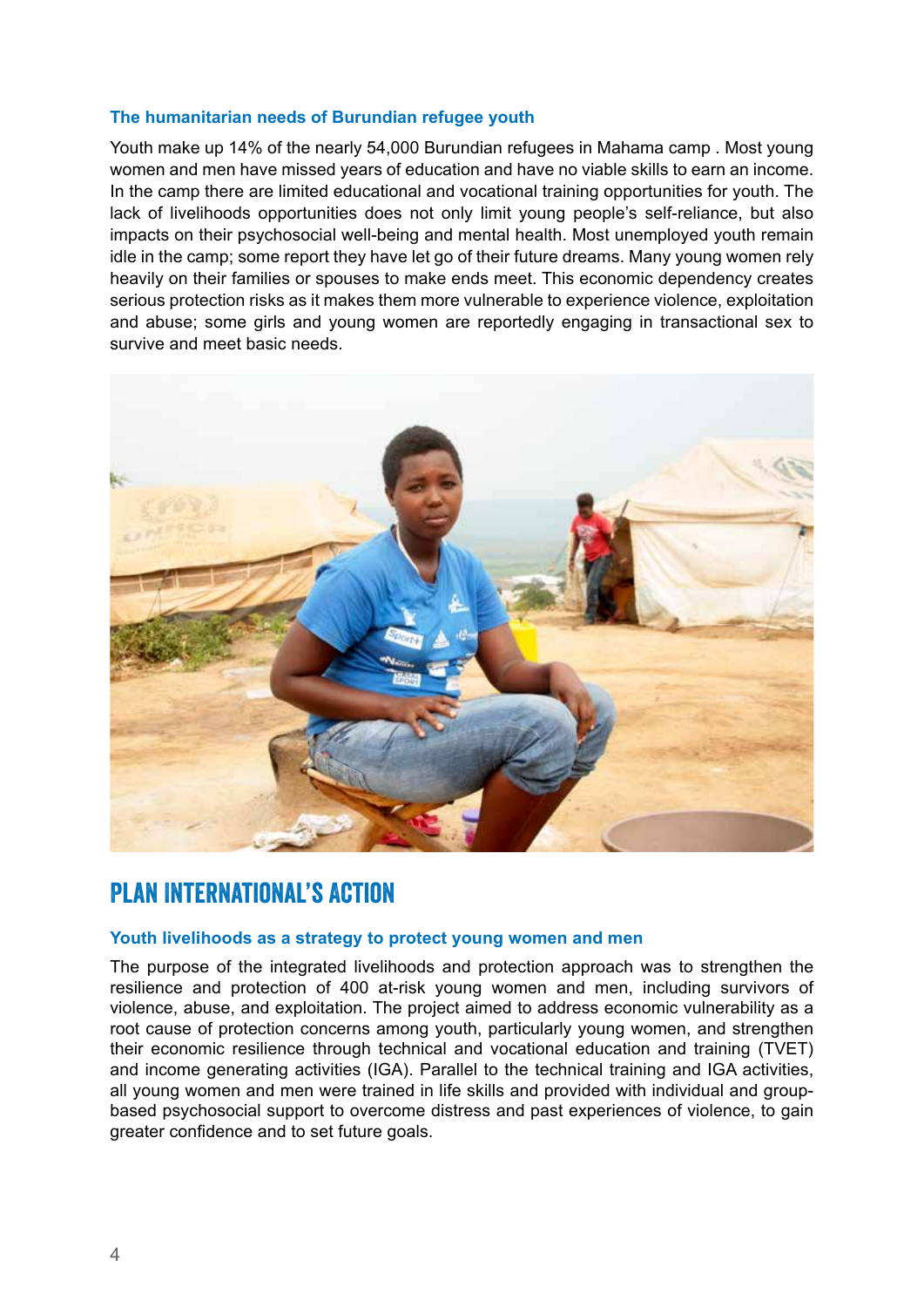#### **Youth participants**

The project targeted at-risk women and men between 18 and 30 years old, including young and single mothers, survivors of sexual violence and abuse, out of school and unemployed youth. Some participants were referred to the project by case management partners, while others were identified and referred by community leaders and other NGOs in the camp. Youth were given the possibility to choose their preferred livelihoods track. A total of 100 youth, 38 young women and 62 young men, opted for vocational training in masonry, bakery and shoemaking. Whilst the majority of participants in vocational training were male, the 300 participants of Income Generating Activity (IGA) groups were largely female with 244 women and 56 men participating. The IGA participants formed 12 groups of 25 members each.

#### **Tackling gender stereotypes**

The difference in livelihoods preferences between young women and men can partly be explained from a cultural perspective; it is less common for some Burundian women to work, as they are typically taking care of children and working in the domestic sphere. Moreover, the vocational trainings offered through this project, masonry, bakery and shoemaking, were by some seen as 'male' vocations. For example, when Eveline\*, 19 years old<sup>1</sup>, wanted to enroll in masonry training, this was initially not supported by her family and her husband. They wanted her to stay at home taking care of the baby and household chores. However, Eveline managed to convince her husband and family to enrol in the course.



<sup>1</sup> \* All names are changed to protect identities.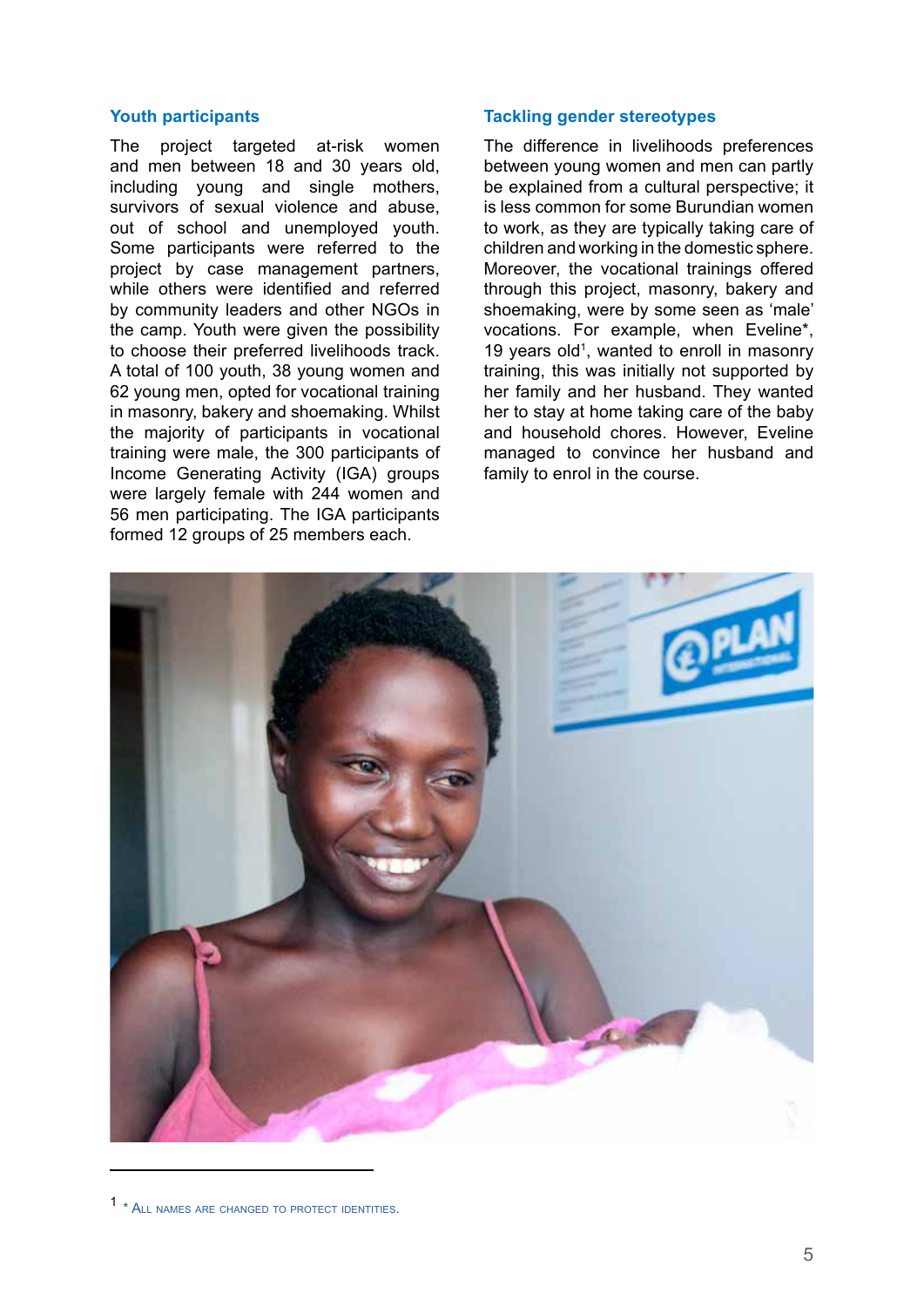## **Market survey and participant orientation**

To identify viable vocational training options, a market survey was carried out to assess the available livelihoods opportunities in and around the camp. The top five viable vocations where presented to the youth groups, who indicated their individual preferences. For female participants, small group sessions were held to help them explore their preferences and set personal goals before chosing their training course, as many of them has never considered taking on a job.

#### **Vocational training**

Three groups were formed for vocational training in masonry, shoemaking and bakery. The project enrolled 50 youth (15 young women and 35 young men) in masonry, 25 youth in bakery classes (12 women, 13 men) and 25 youth (11 women, 14 men) in shoemaking. Each group and participant received a start-up kit consisting of relevant materials such as technical tools for masonry, ingredients for the bakery training and sewing materials for the shoemakers. Stoves, sewing machines and other larger assets were shared between the group members. All trainees were provided with follow-up support including financial literacy training and individual coaching to help them with during the start-up of their businesses. and with financial planning and accounting.

#### **Bakery**

The bakery training consisted of two weeks of intensive courses, followed by a period of practice in making the products Trainees learned to make different types of bread and pastries, such as cakes, samosas, chapatti and pancakes, and how to price and sell their products on the market.

Maria\*, 19 years<sup>2</sup>, had for years wanted to build her career in bakery and catering services: *"I always dreamt of becoming a professional baker or caterer for weddings and special events. When this opportunity came up, I immediately applied. I am very excited that I was able to participate in this training programme supported by Plan International Rwanda. It was the right decision".*



<sup>2</sup> \* All names are changed to protect identities.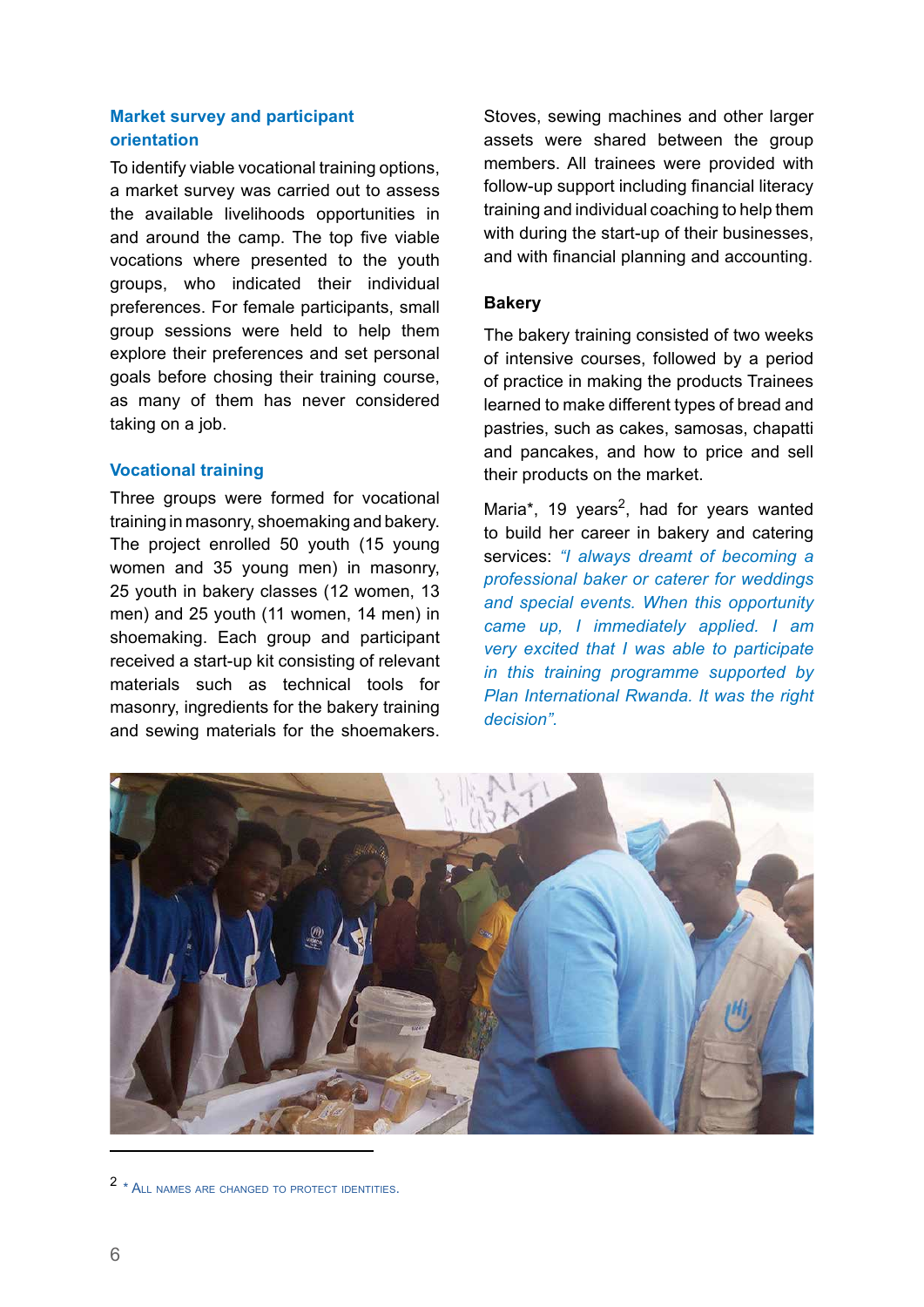

#### **Masonry**

The masonry training took place over a course of three months. Trainees learned about types of soil structures for construction, site preparation and measurement, and were trained on constructing home foundations, elevation, roofing and home pavements. At the end of the course an exchange visit with a formal technical training institute was organised to introduce the trainees to different types of equipment and exchange learning experienced with Rwandese students.

Leony\*, 25 years, participant of the masonry group said: *"I now know how to make a soil analysis, conduct site setting and undertake any measurement related to masonry. I am ready to go out and use my skills".*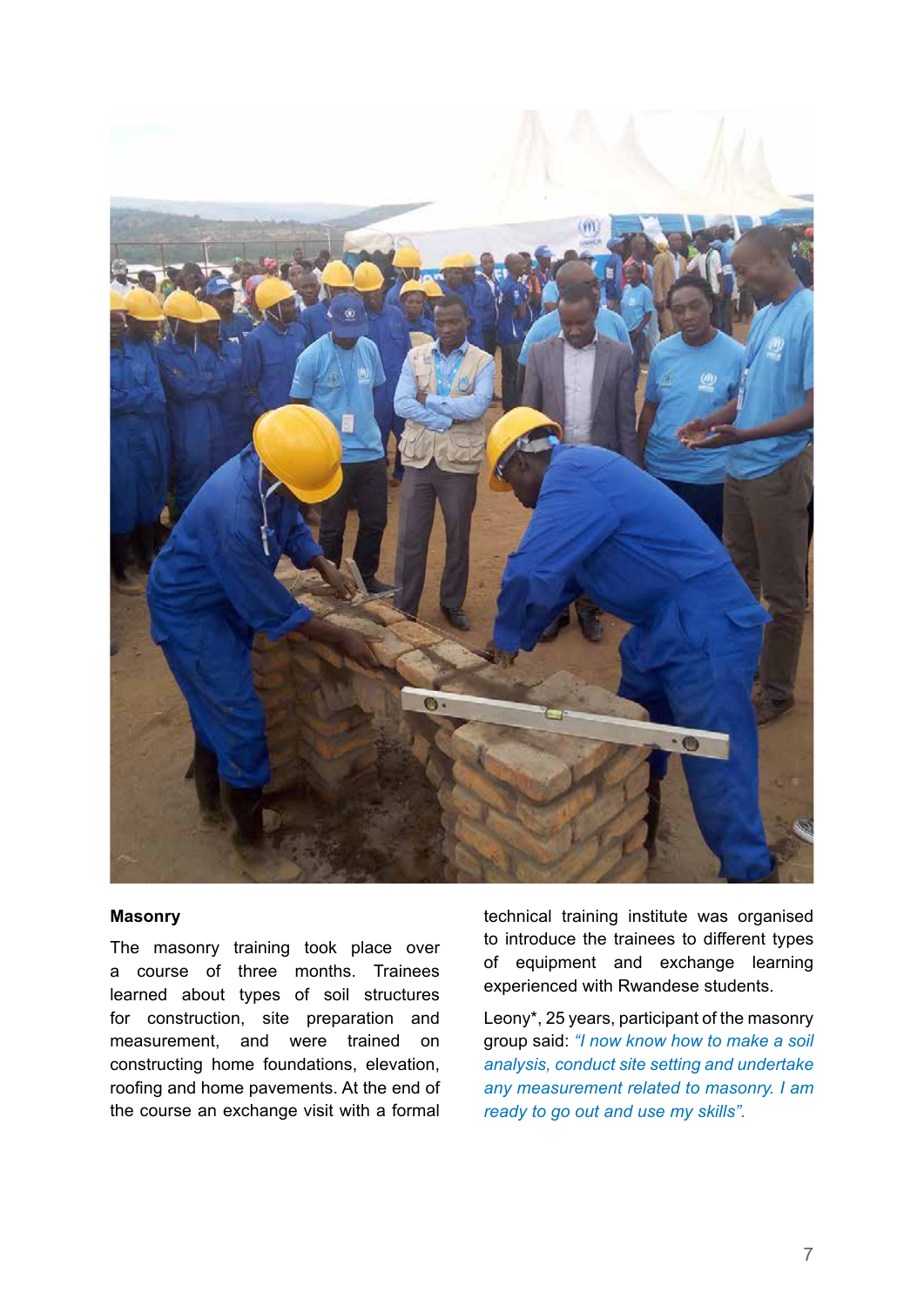

#### **Shoe making**

The shoemaking training took place over a course of three months and included training sessions on drawing different types of shoes and sandals, cutting and assembling parts of the shoes, sawing and finishing shoes. Participants in the shoe making training felt that the programme did not only transforming their own skills, but also had a positive impact on their families and the wider community.

Nomba\*, 25 years<sup>3</sup>, shoemaking trainee, said that members of the refugee community have begun purchasing shoes with them, even during the course while they were still trainees. Orders starting coming in shortly after a community exhibition was held where trainees showcased their products to the community. His family's attitudes began to change after seeing his work during the exhibition and the product he brought back home. He says he feels support and encouragement

from his family: *"These days, when I was running late to attend my training, my family members remind me to hurry up and be on time for my training."* 

Claudine\*, an expecting mother with her first-born child playing by her side, is determined to create the change necessary in her life: *"This [shoemaking] training is more than a gift. When I go back to Burundi one day, I will have a career to support my children".* She also sees a positive change among her peers: *"The training programme has given youth an opportunity to organise themselves as an association, which has created more social interaction in our community"***.** In January 2018, Claudine's association started saving as a group, 500 Rwf (0,50 EUR) per person per month, to ensure that by the time they graduate they have a start capital to start up their own shoe-making business. Saving takes place as an informal Village Saving and Loan Association (VSLA) schemes to build up start capital.

<sup>3</sup> \* All names are changed to protect identities.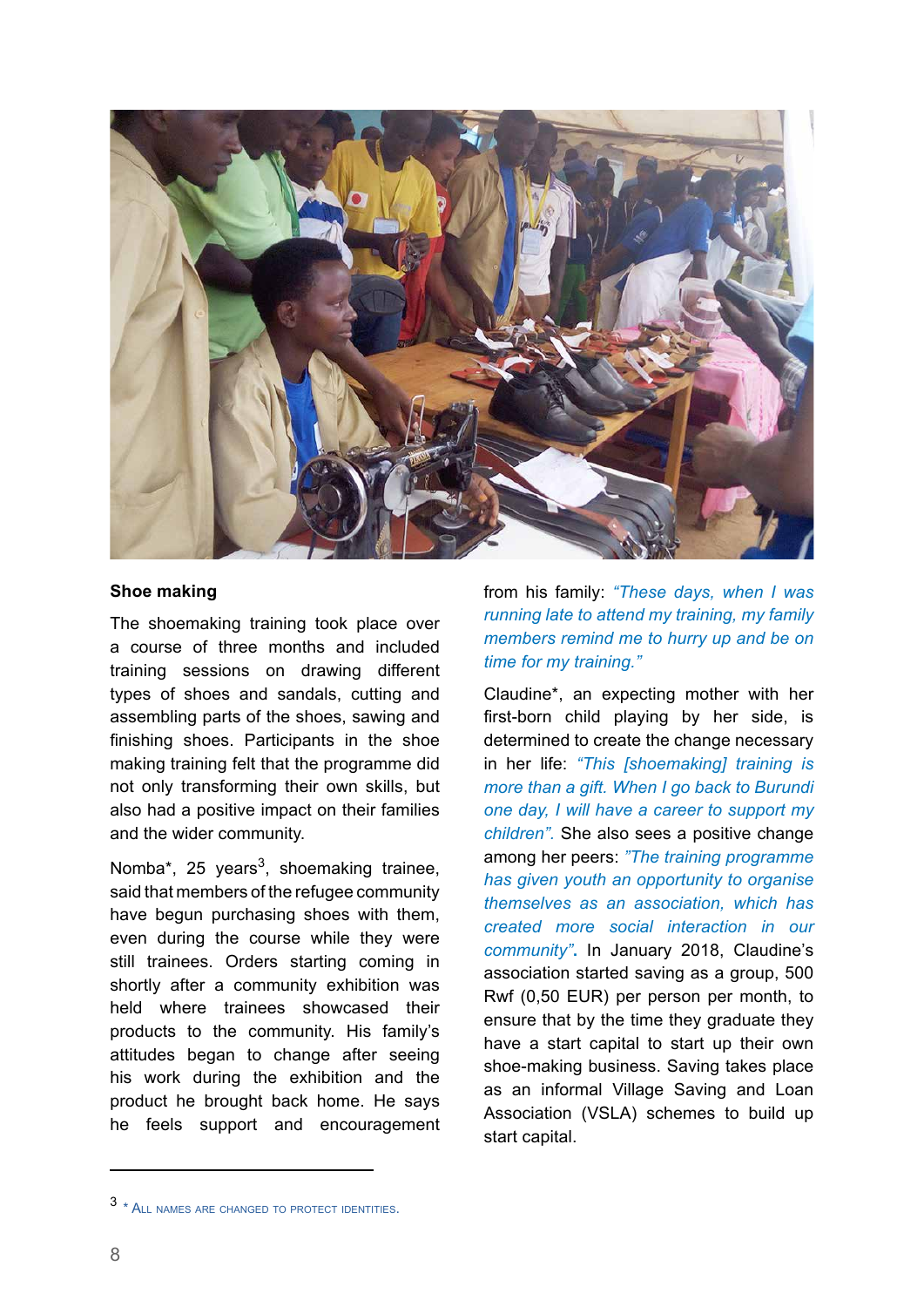#### **Psychosocial support**

The youth livelihoods activities were coupled with structured psychosocial support. Group activities such as life skills and peer discussions were organised weekly to enhance young people's skills and social competencies, and to help them recognise and reduce risks violence, abuse and exploitation. The livelihoods training groups created a strong social network between young women and men, where they receive peer support and advice. Strengthening social and peer support is an important protective factor for youth in displacement settings, as it helps reduce distress and increase positive coping mechanisms. Young women and men who experienced violence and abuse or high levels of distress were referred to more specialised psychosocial support and counselling provided by case management partners.

#### **Successes and challenges**

The project has been a milestone in securing a better future for refugee youth; the shoemakers and the bakers have begun selling their products in the camp. In June 2018, shoemakers showcased different types of leather shoes, sandals, belts for men, women and children during World Refugee Day celebrations in Mahama camp. The bakery graduates were not only been able to sell their products successfully, they also started saving their profits as a group.

Many participants felt that the project increased their chances of finding paid employment or start their own businesses. Maia\*, 19 years, notes: *"I hope Plan Rwanda will scale up these same technical skills to other youths in the camp. I find these skills empowering and are a good source of revenue to support us and our families".*

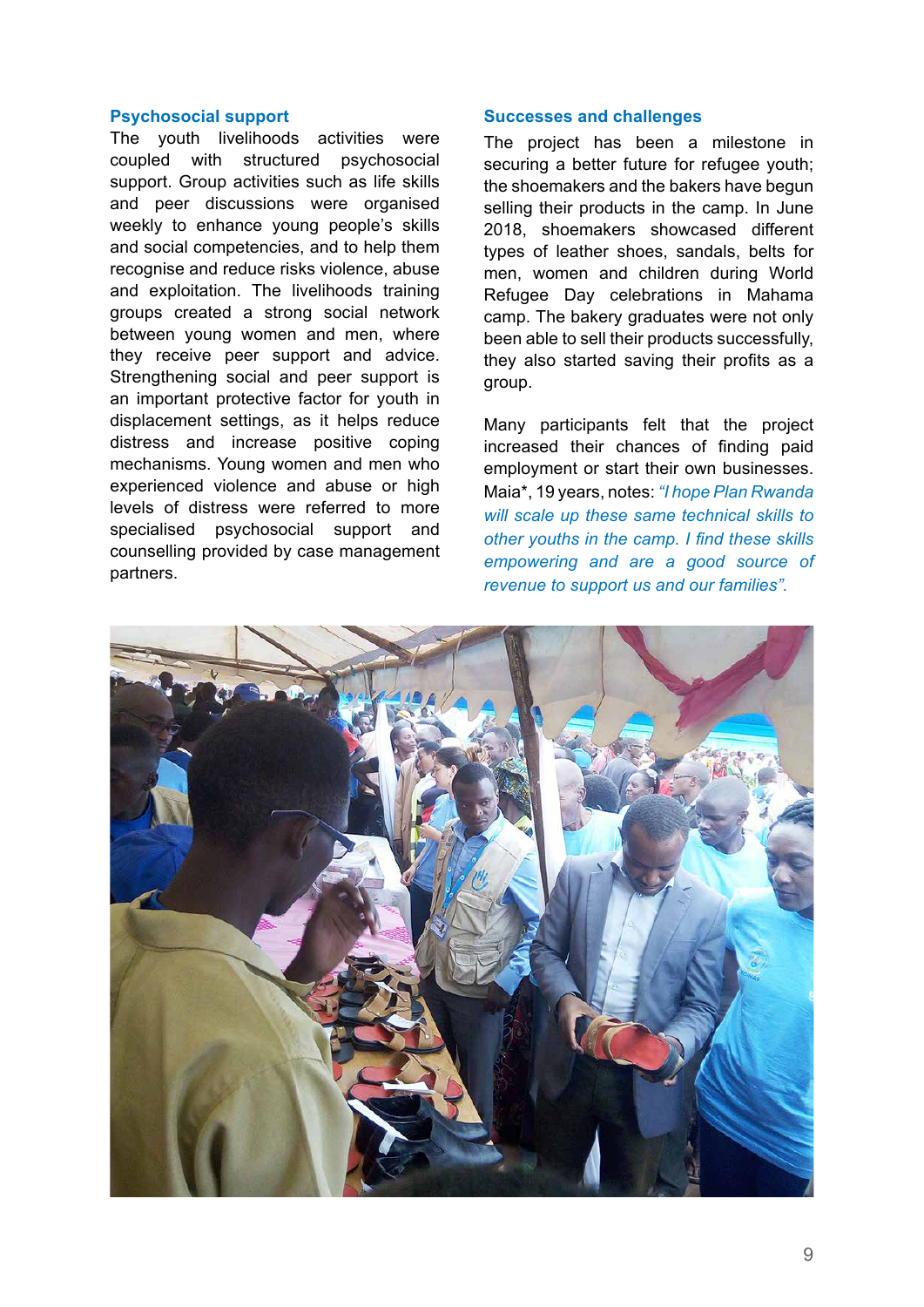The psychosocial impact of the project has been remarkable. Most trainees report that their self-confidence has vastly increased. Many young women and men expressed that before the training they not only lacked selfconfidence to engage in productive work, but also lacked the confidence to engage socially and participate in a group setting.

John\*, 26 years, shoemaking graduate, says: *"I want to extend our appreciation to Plan International Rwanda for the kind support given to us. We forcefully left Burundi empty handed and worse: with no skills. Nothing did we bring with us, not even any property. We didn't have any income generating skills but here we are today: selling our own products to the community. We have what it takes, nothing can stop us now".*

Another success of the project was the collaboration between the different stakeholders: refugee youth, local artisanal trainers, Plan International and MIDIMAR (Government) in Mahama camp. Local artisanal trainers were recruited in the area of the camp and trained to work with young refugee women and men. While Plan International provided training materials and start-up kits for the participating youth, MIDIMAR provided youth and their trainers with training spaces within the camp.

A challenge during the project was the limited availability of ground for the masonry course, to excavate soil for the training sessions and brick making. This was due to the fact that the selected site was prone to erosion and the holes and ditches formed a hazard for younger children playing in the area. This was solved by identifying alternative working grounds for the trainees.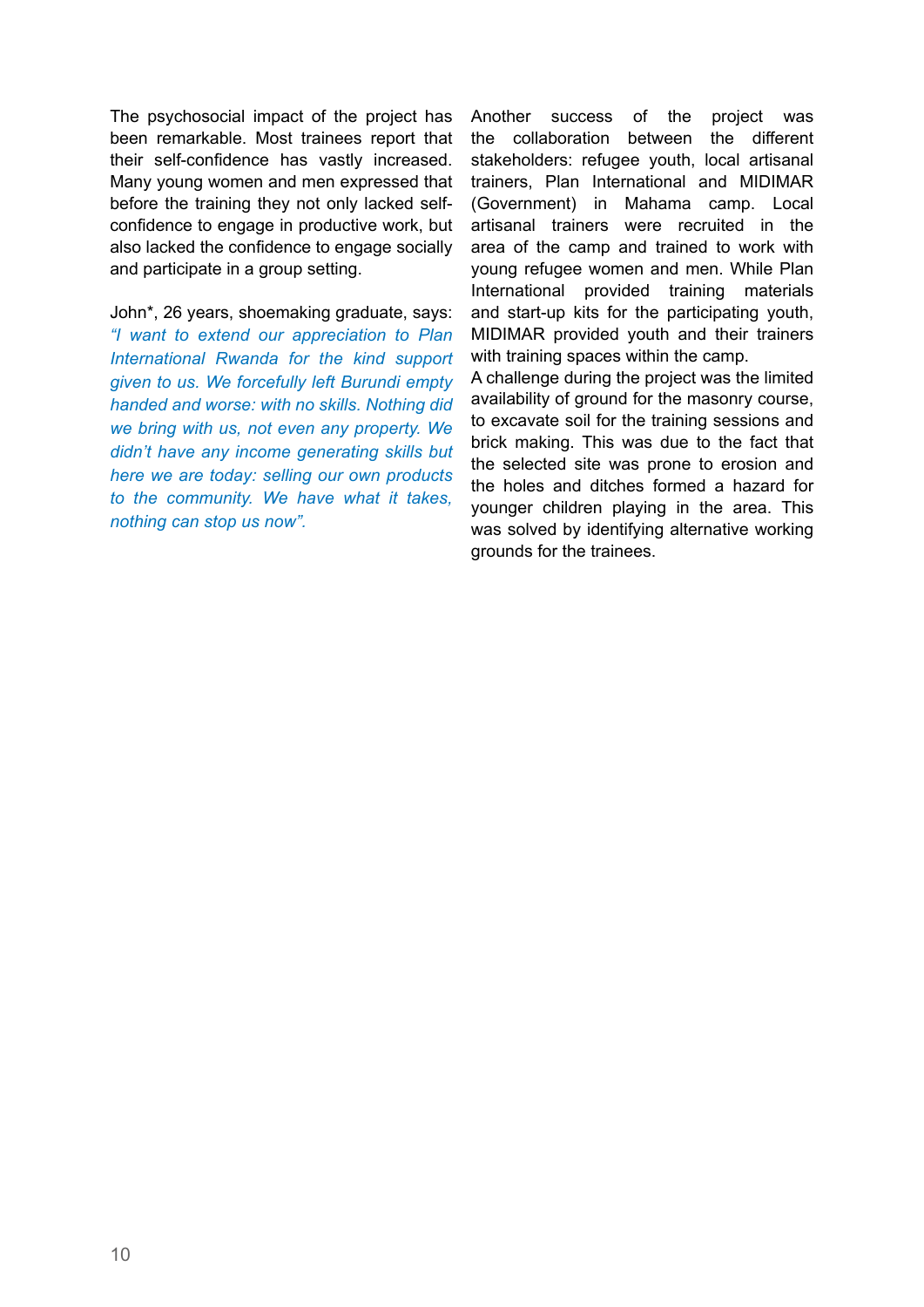## **Key recommendations**

- **Provide vulnerable youth with a comprehensive vocational training and livelihoods support package that includes structured psychosocial support tailored** to their specific needs. Activities such as life skill sessions, peer group support and individual coaching can help strengthen positive coping mechanisms including dealing with emotions, trust building, social skills, stress management and conflict resolution skills that can help overcome experiences of distress and violence and build a positive future.
- **Provide graduated youth with an internship or apprenticeship in a business or institution upon completion of vocational training.** This is a critical form of follow-up support to help youth improve their professional practice and employability.
- **Unlock the potential of girls and young women by promoting their equal participation in vocational training and livelihoods opportunities.** Design intentional programmes that address existing gender stereotypes and inequalities by targeting girls and young women to enroll in vocational training; sensitising families, spouses and community leaders to support young women's access to livelihoods; and arrange coaching and mentorship between successful working women and young female trainees.
- **Include out-of-school adolescents above the minimum working age (usually 15-17 years) in youth livelihoods projects where possible.** Particularly adolescent girls and boys with large educational gaps might have a preference for vocational training over schooling. Tailored livelihoods programs can offer older adolescent girls and boys a chance to secure decent work as a viable alternative for child labour, child marriage and other forms of violence that out-of-school adolecsents are prone to.

i DUNHCR, 27 May 2018

II RCM COORDINATION BRIEFING, 30 APRIL 2018